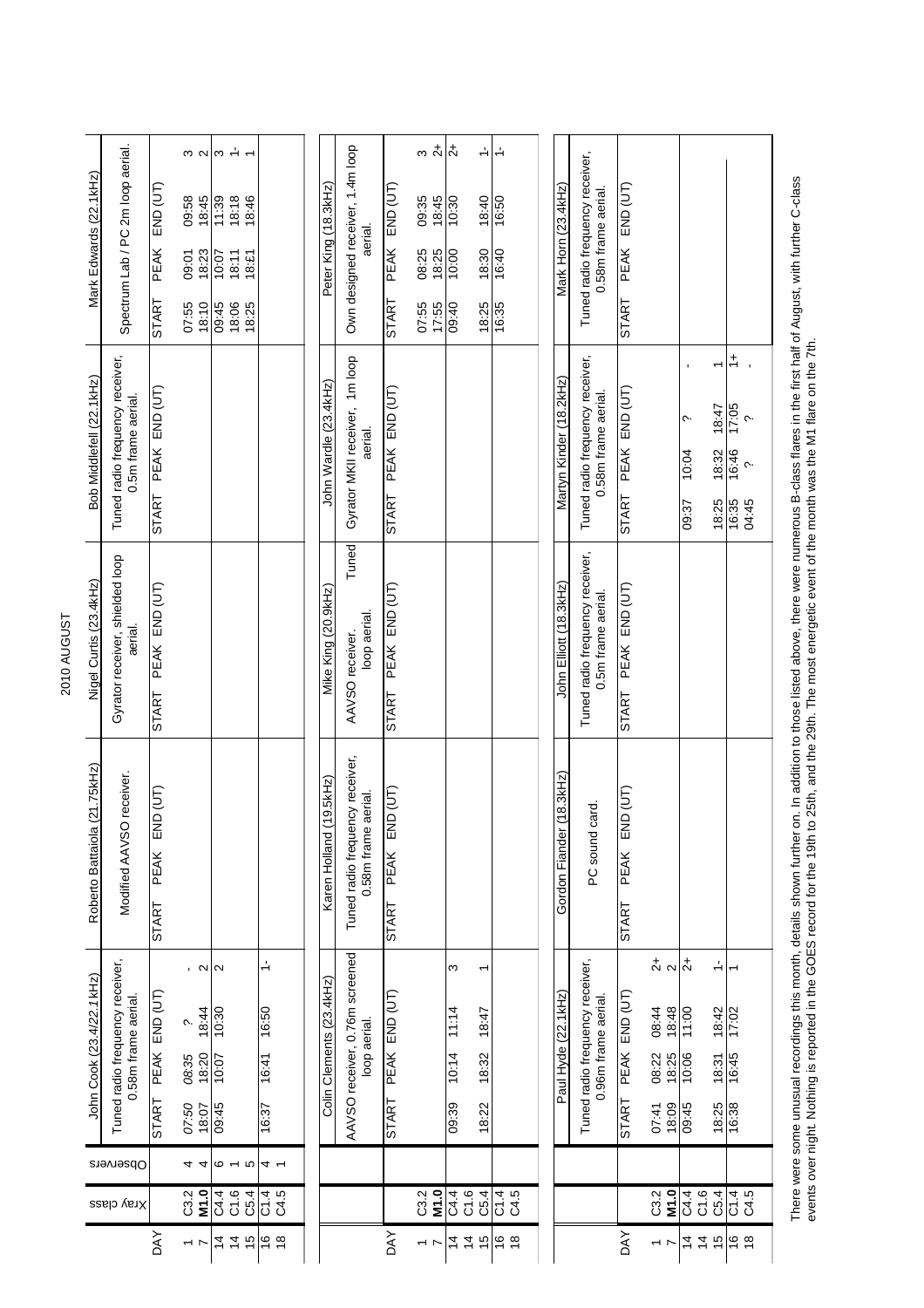

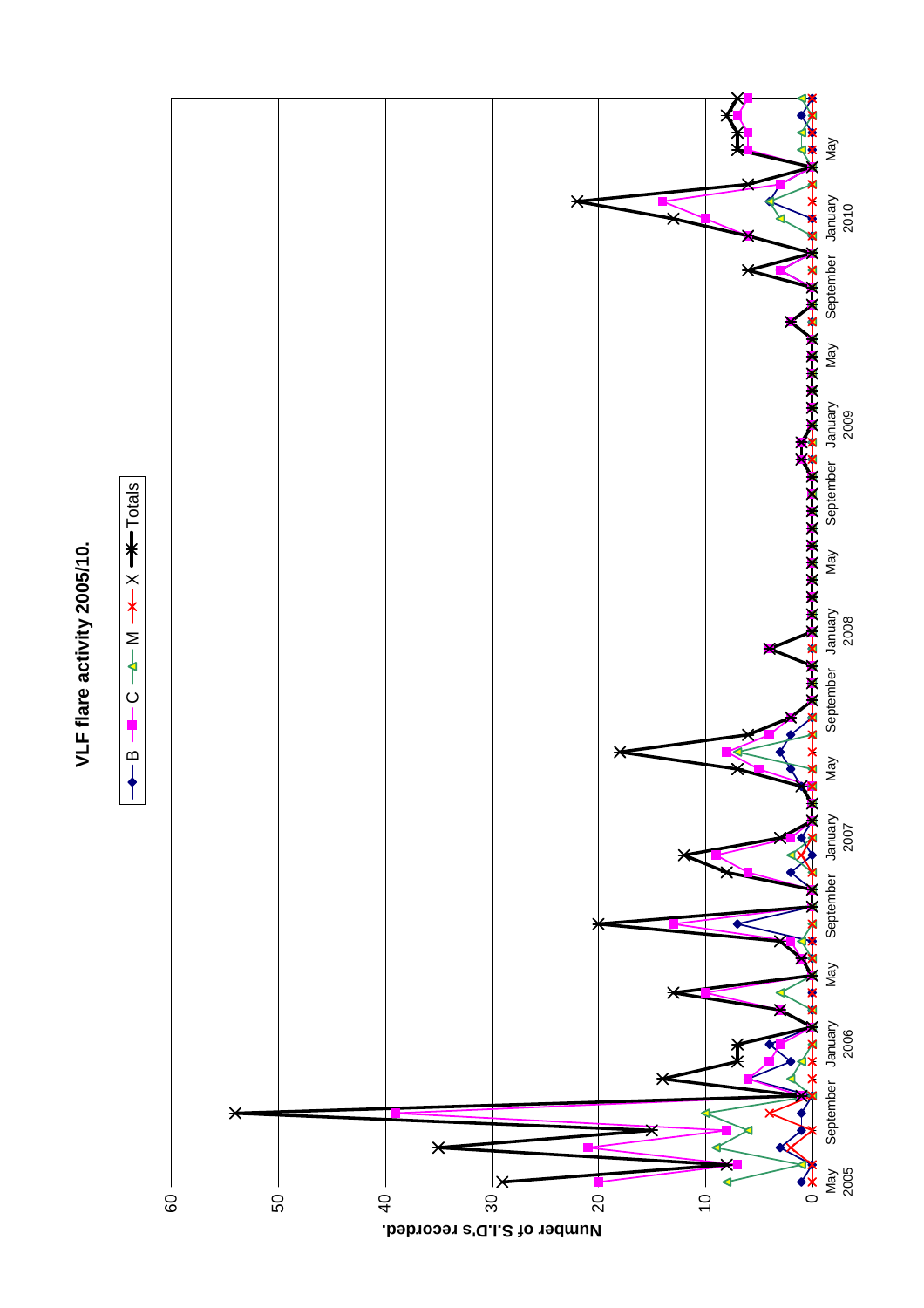## August events.

The sun produced several rather unusual flares during August, the first being a C3.2 flare on the 1st. The GOES data records it as a slow flare. We are used to seeing sudden changes in ionisation from flares, giving rise to our Sudden Ionospheric Disturbances but this one produced a very Slow Ionospheric Disturbance.



This chart by Paul Hyde shows its untypical recording. The blue trace at 22.1 kHz shows a gentle rise and decay starting at 07:41UT. The red trace at 23.4kHz shows much less effect.



My recording shows similar results. Blue is again 22.1 kHz, showing a gentle rise followed by a nearly flat signal for the next 5 hours. 23.4kHz (red) is not recorded at all. The space weather centre indicates that region 1092 was responsible for this long duration slow flare, which also produced a type IV radio sweep, an 890sfu Tenflare, and a full halo CME. A disappearing solar filament shortly before this event adds to the general confusion!

The C4.4 flare on the 14<sup>th</sup>. caused a similarly unusual SID.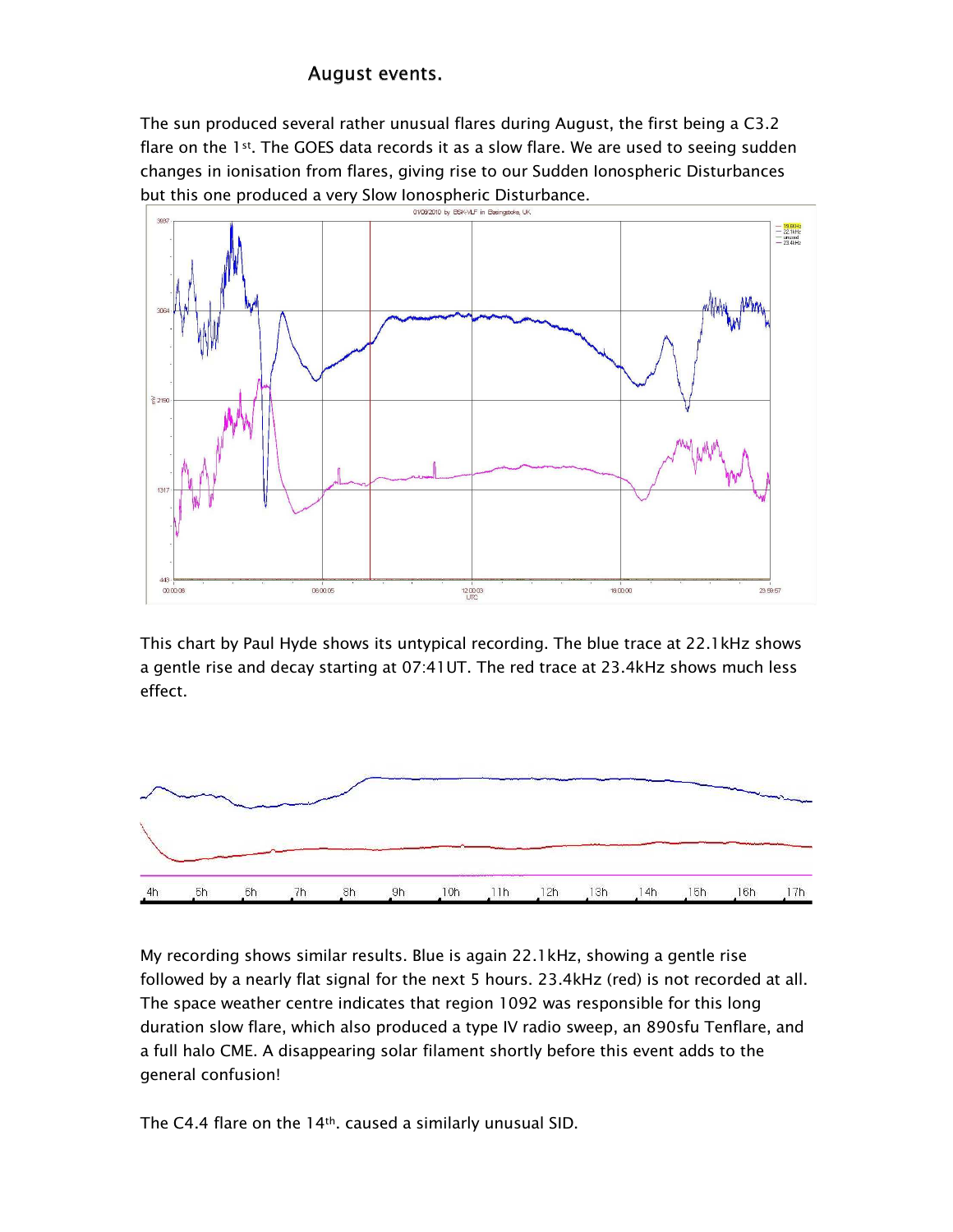

The chart from Colin Clements shows a nearly symmetrical response to this flare at 23.4kHz.



Paul Hyde recorded this chart, red is 19.6kHz, blue 22.1, and magenta is 23.4kHz. The space weather centre described this as a C4 slow flare, with a type II radio sweep, a proton event, and full halo CME.

The flare on the 15<sup>th</sup>. was also listed as a slow flare, but produced a more distinctive SID as shown in Mark Edwards recording: